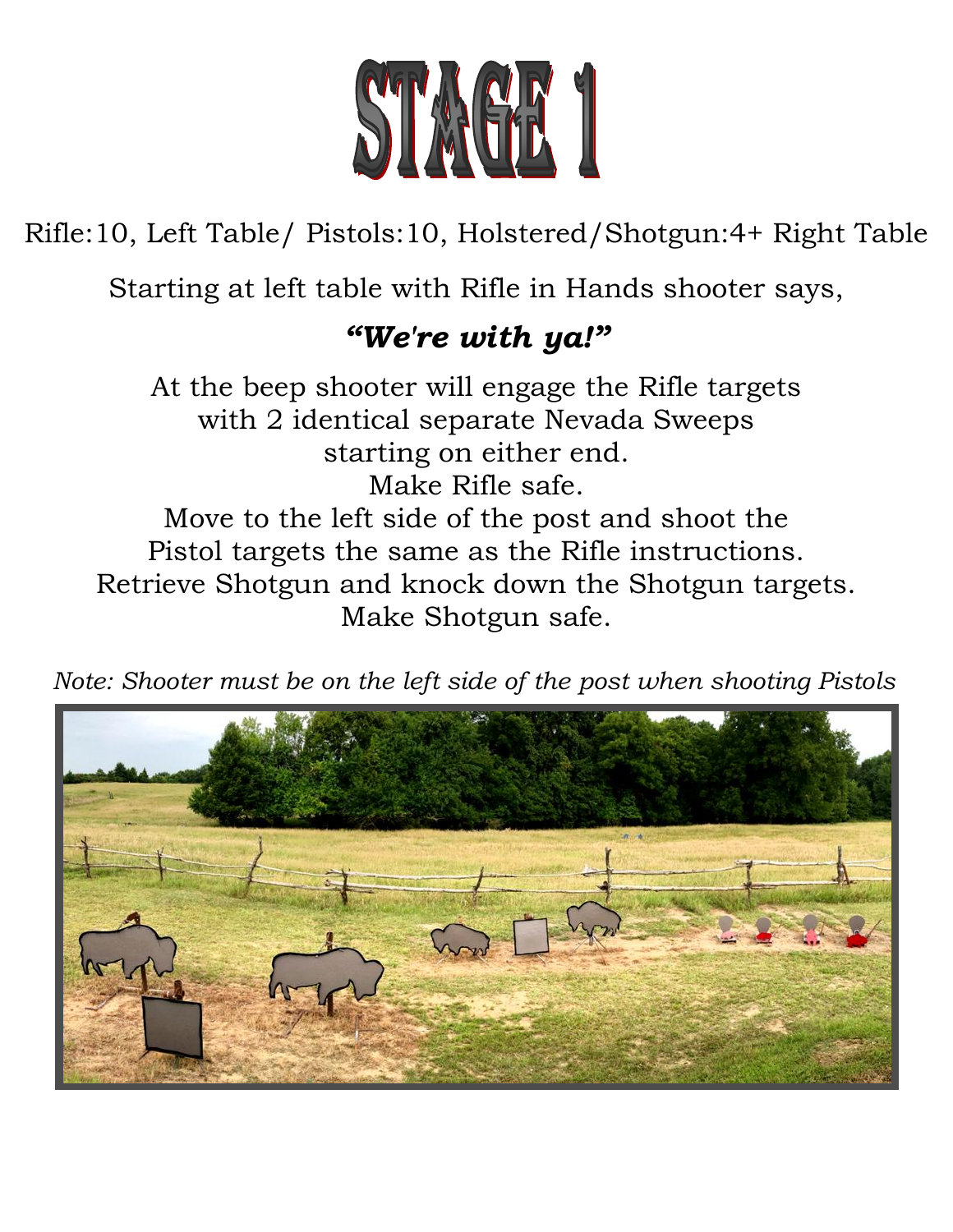![](_page_1_Picture_0.jpeg)

Shotgun:4+ Right Window/Rifle:10,Left Window/Pistols:10, Holstered

Starting in the Right Window with Shotgun in Hand shooter says,

## *"I didn't think you had it in you!"*

At the beep shooter will engage the Shotgun targets until down. Make Shotgun safe in any window. Move to Left window and shoot the Rifle targets in an "L" shaped  $2 - 3 - 3 - 2$  Sweep starting on either end. Make Rifle safe. Move to DOORWAY and shoot the Pistol targets the same as the Rifle instructions.

 *Note: Start with Shotgun in one hand, other hand can be anywhere. Note: Pistols must be shot from the Doorway.*

![](_page_1_Picture_6.jpeg)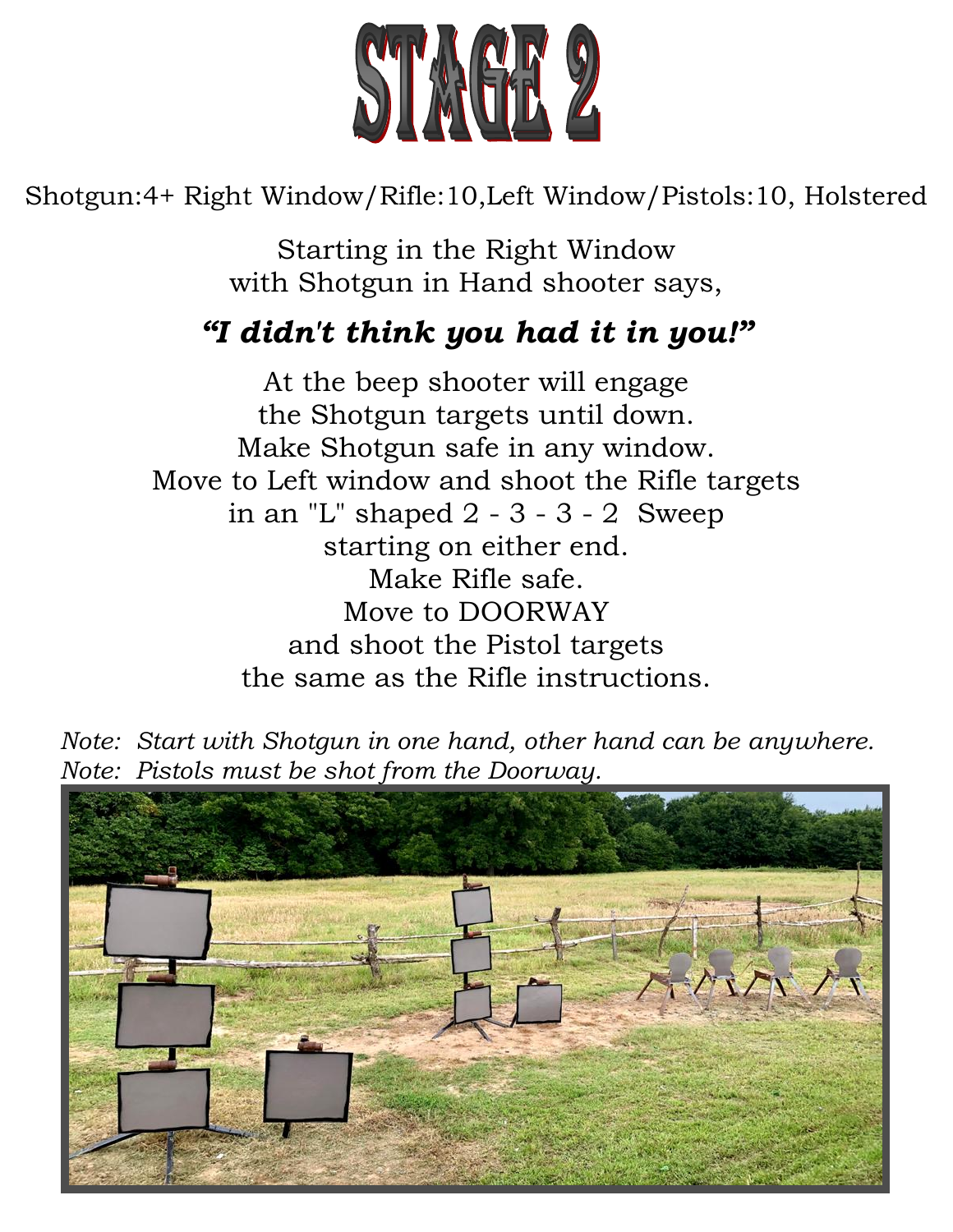![](_page_2_Picture_0.jpeg)

Pistols:10, STAGED on Center of Bar Rifle:10, Right side of Bar Shotgun: 4+ Left side of Bar Starting at the Pistols at Low Surrender shooter says,

## *"Say when!"*

At the beep shooter will engage the Pistol targets in a 3 - 4 - 3 Sweep starting on either end. Pistols may be restaged on Bar or Holstered. Retrieve Rifle and shoot the Rifle targets the same as the Pistol instructions. Make Rifle safe anywhere on the Bar. Retrieve Shotgun and knock down the Shotgun targets.

![](_page_2_Picture_4.jpeg)

![](_page_2_Picture_5.jpeg)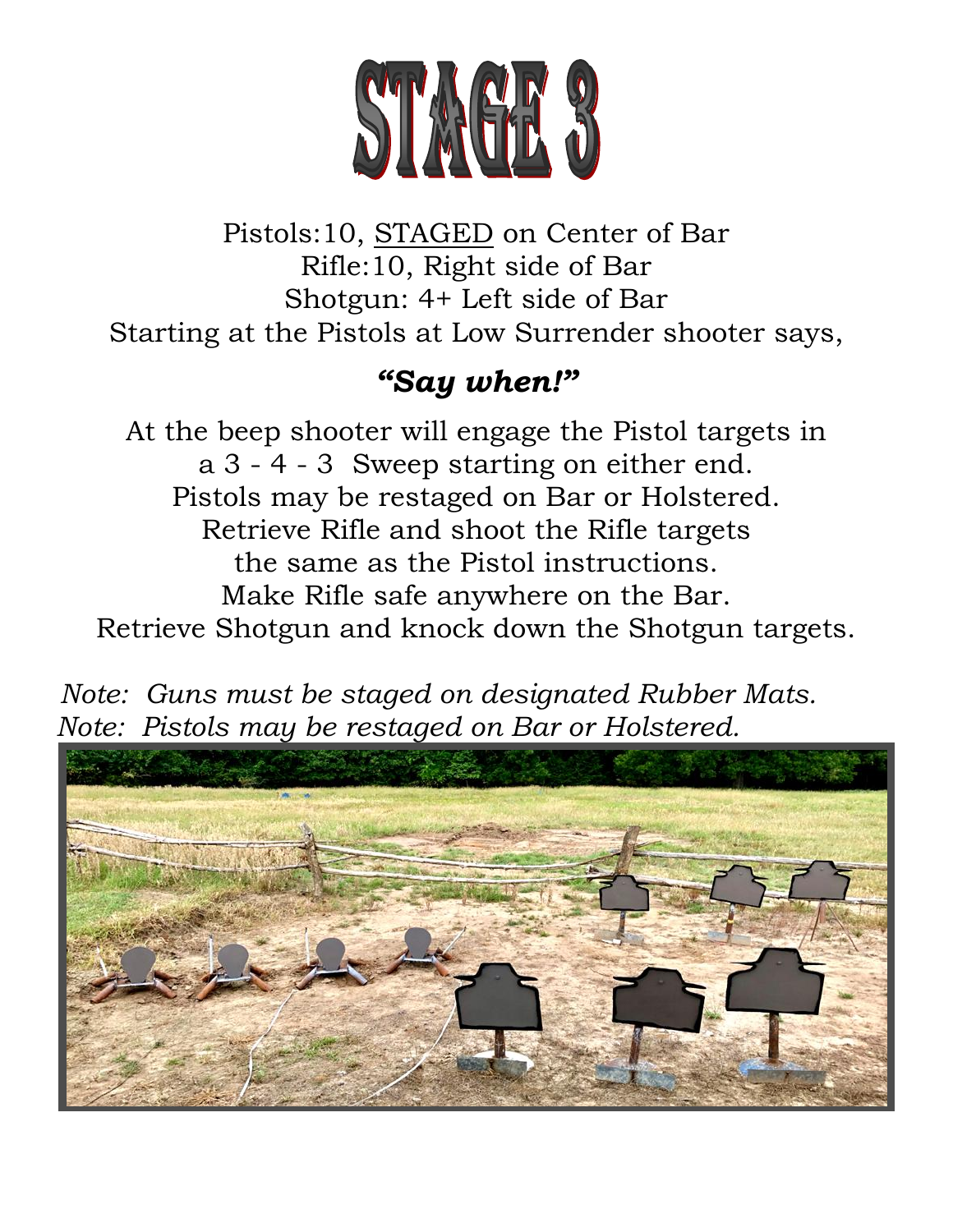![](_page_3_Picture_0.jpeg)

Pistols:10, Holstered/Rifle:10, Right Table/Shotgun:4+ Left Table

Gun order shooters choice - Rifle cannot be last Starting behind Right table with Hands on Hat shooter says,

#### *"It's a reckoning!"*

At the beep Using Rifle and Pistols shooter will engage the 10 target Pyramid as follows: First row - 4 targets, 1 shot each Second row - 3 targets 2 shots on each Third row - 2 targets, 3 shots on each Fourth row - 1 target, 4 shots. Make Rifle and Pistols safe. Move to Shotgun and engage the Shotgun targets until down. Make Shotgun safe.

*Note: This is a Round Count.*

![](_page_3_Picture_6.jpeg)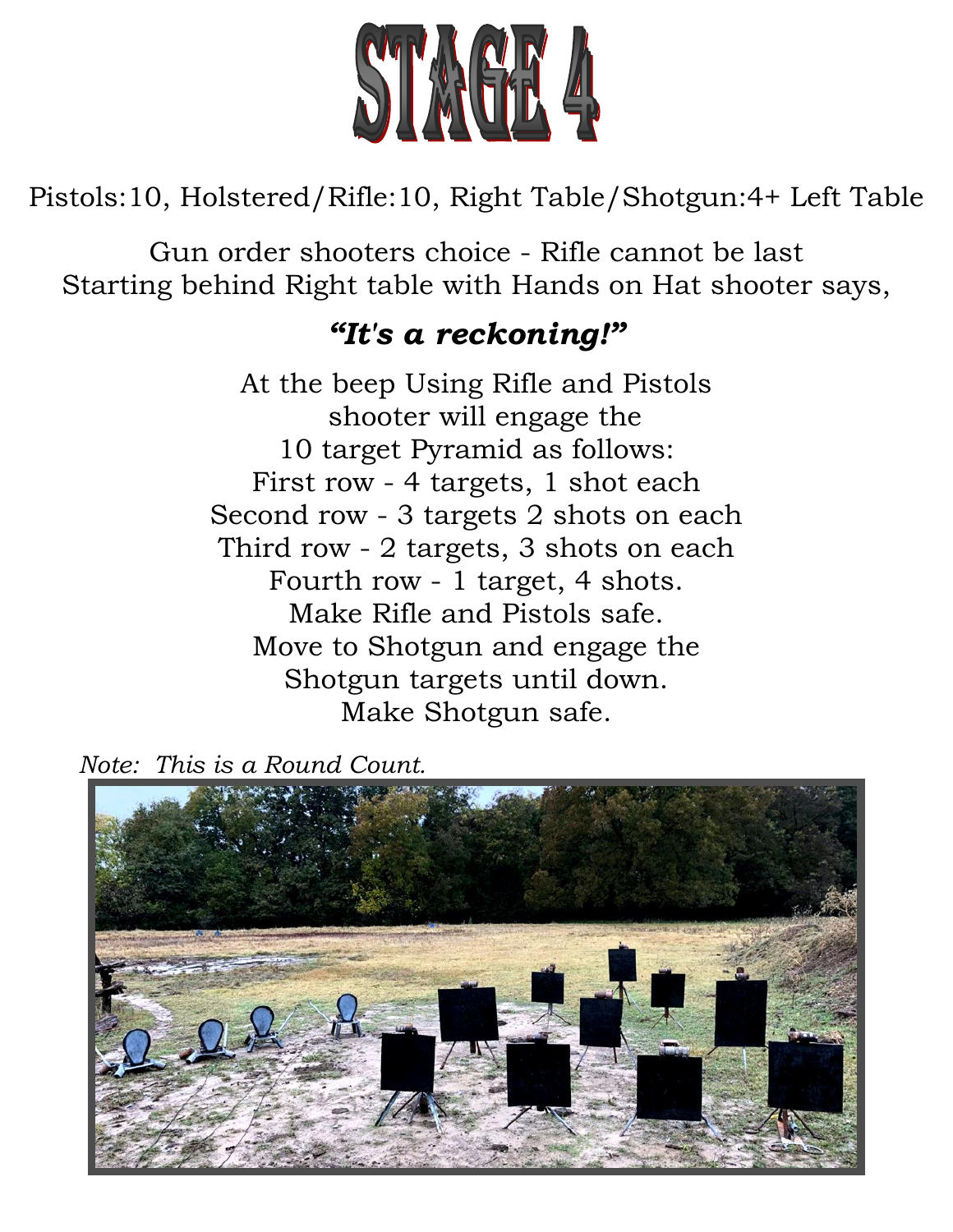![](_page_4_Picture_0.jpeg)

Rifle:10, staged on Up-Range Table / Pistols:10 Holstered Shotgun: 4+ staged on Down-Range Table

> Starting at the Rifle Table with Hands on Stage Rifle shooter says

# *"You're a daisy if ya do!"*

At the beep shooter will put 3 shots on each of the middle targets *THEN* Sweep all 4 targets starting on either end. Make Rifle safe on either table. Engage Pistol targets from forward position the same as the Rifle instructions. Shooter will then engage the Shotgun targets until down. Make Shotgun safe.

![](_page_4_Picture_5.jpeg)

*Note: All shots must be fired through the west framed opening.*